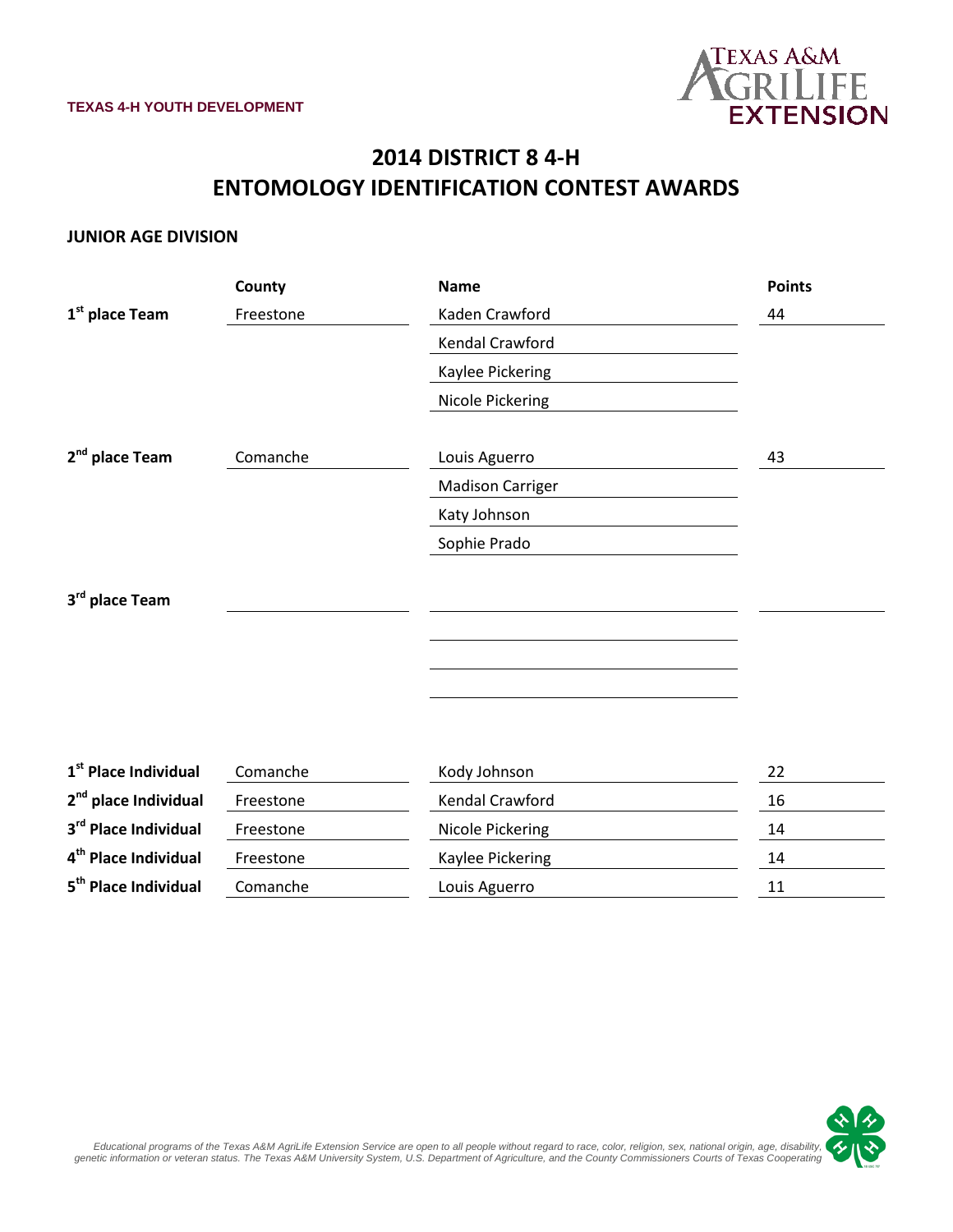

# **2014 DISTRICT 8 4-H ENTOMOLOGY IDENTIFICATION CONTEST AWARDS**

#### **INTERMEDIATE AGE DIVISION**

|                                  | County   | <b>Name</b>          | <b>Points</b> |
|----------------------------------|----------|----------------------|---------------|
| 1 <sup>st</sup> place Team       | Comanche | Lillie Krug          | 82            |
|                                  |          | Frank Moerman        |               |
|                                  |          | Mary Moerman         |               |
|                                  |          | Jano Scott           |               |
|                                  |          |                      |               |
| 2 <sup>nd</sup> place Team       | Comanche | Alex Aguerro         | 69            |
|                                  |          | Skylar Carriger      |               |
|                                  |          | <b>Triston Kelly</b> |               |
|                                  |          | Moriah Olalde        |               |
|                                  |          |                      |               |
| 3rd place Team                   |          |                      |               |
|                                  |          |                      |               |
|                                  |          |                      |               |
|                                  |          |                      |               |
|                                  |          |                      |               |
|                                  |          |                      |               |
| 1 <sup>st</sup> Place Individual | Comanche | Lillie Krug          | 30            |
| 2 <sup>nd</sup> place Individual | Comanche | Frank Moerman        | 28            |
| 3rd Place Individual             | Comanche | Skylar Carriger      | 28            |
| 4 <sup>th</sup> Place Individual | Comanche | Mary Moerman         | 24            |
| 5 <sup>th</sup> Place Individual | Comanche | Jano Scott           | 23            |